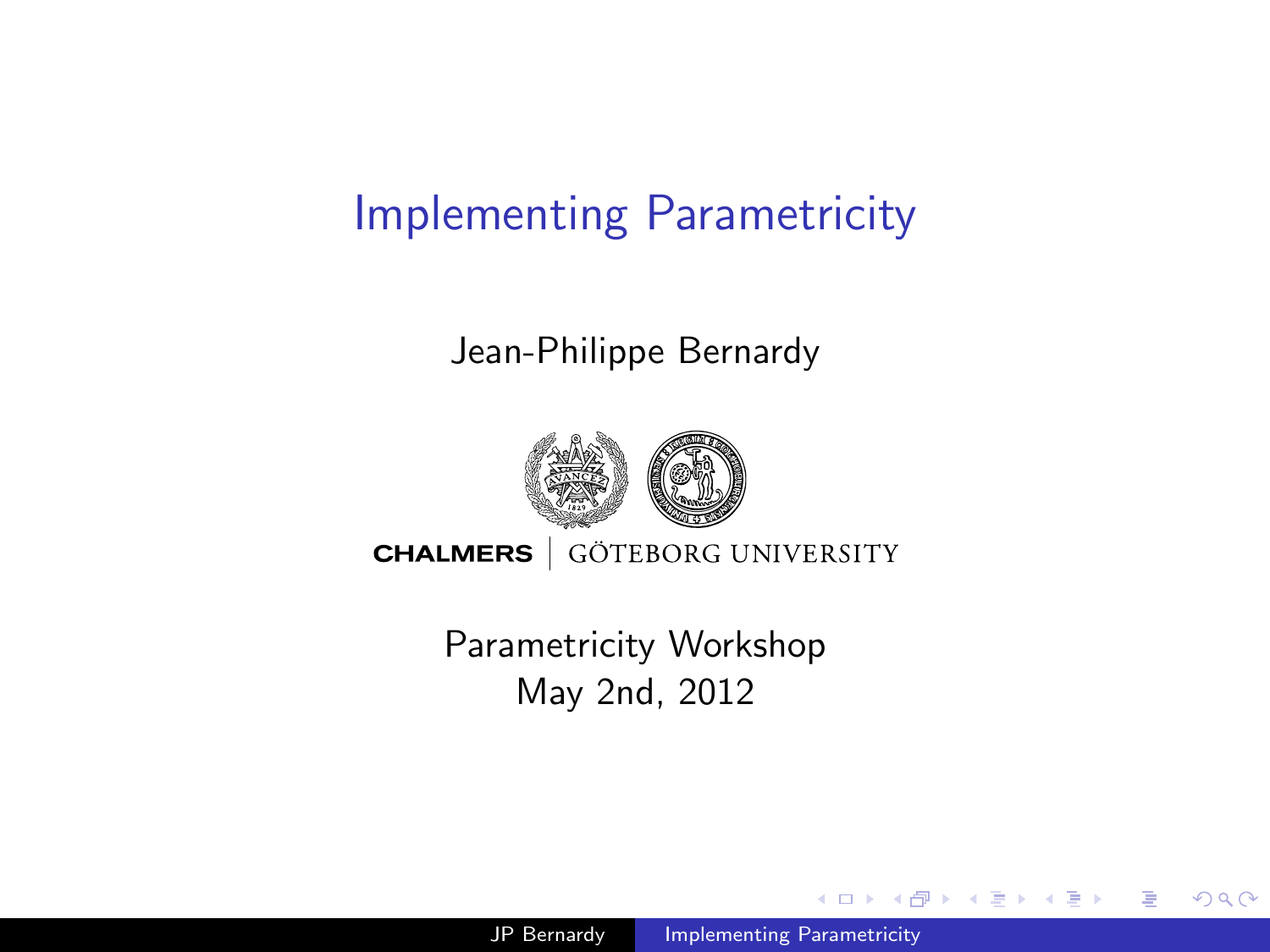#### Reynolds' Parametricity

In the Polymorphic Lambda Calculus/System F:

- 1. Every type A can be interpreted as a relation  $\llbracket A \rrbracket$ .
- 2. Abstraction: evaluating a term in related environments yields related values.
- 3. Corollary: The interpretation of a term satisfies the interpretation of its type.
- 4. (Identity extension: The interpretation of types preserves identities)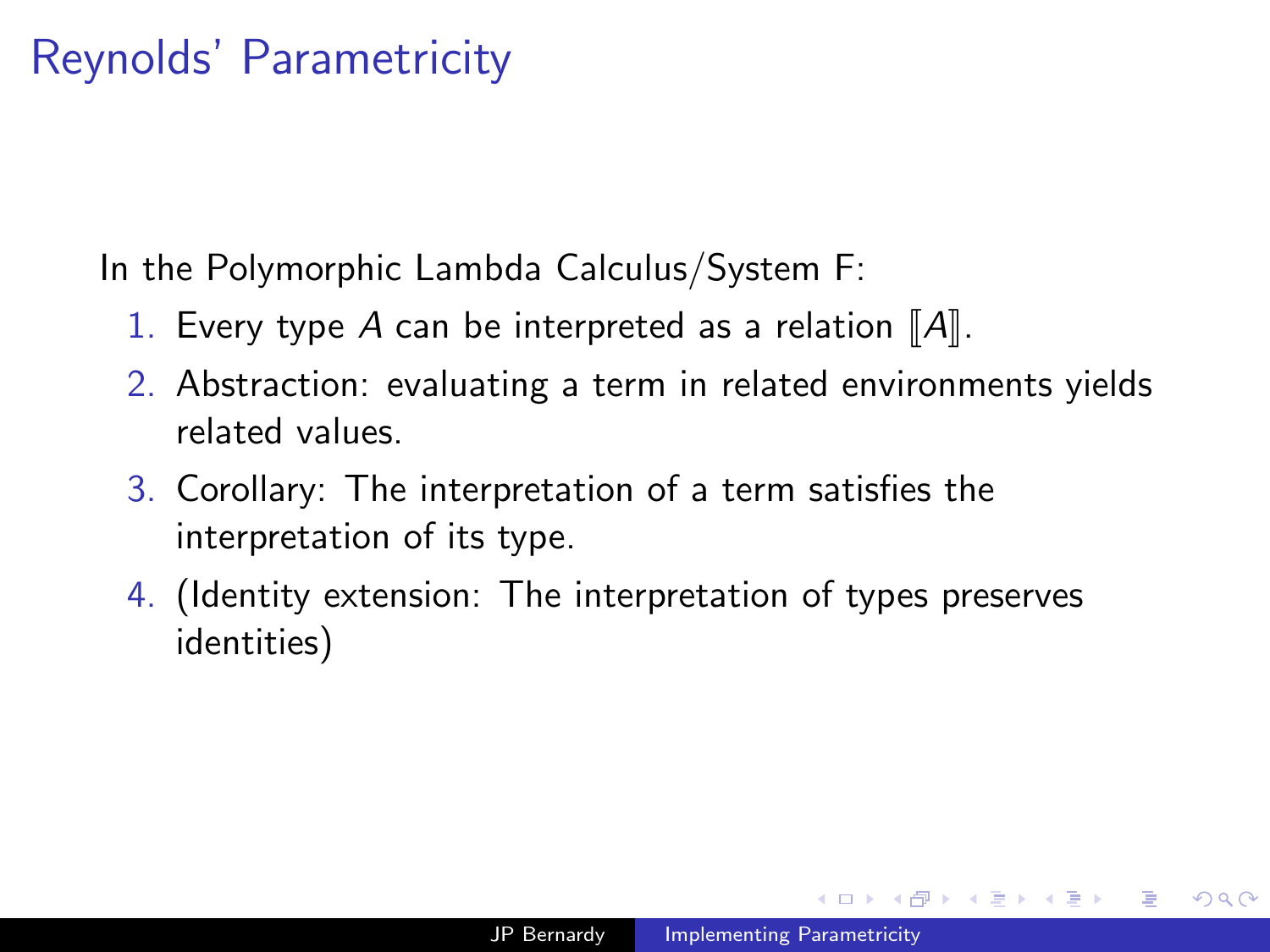#### Wadler: Free theorems

Idea: if you tell me

 $x : A$ 

...then I know...

 $(x, x) \in \llbracket A \rrbracket$ 

... and  $\llbracket A \rrbracket$  is useful if x is polymorphic.

 $299$ 

∍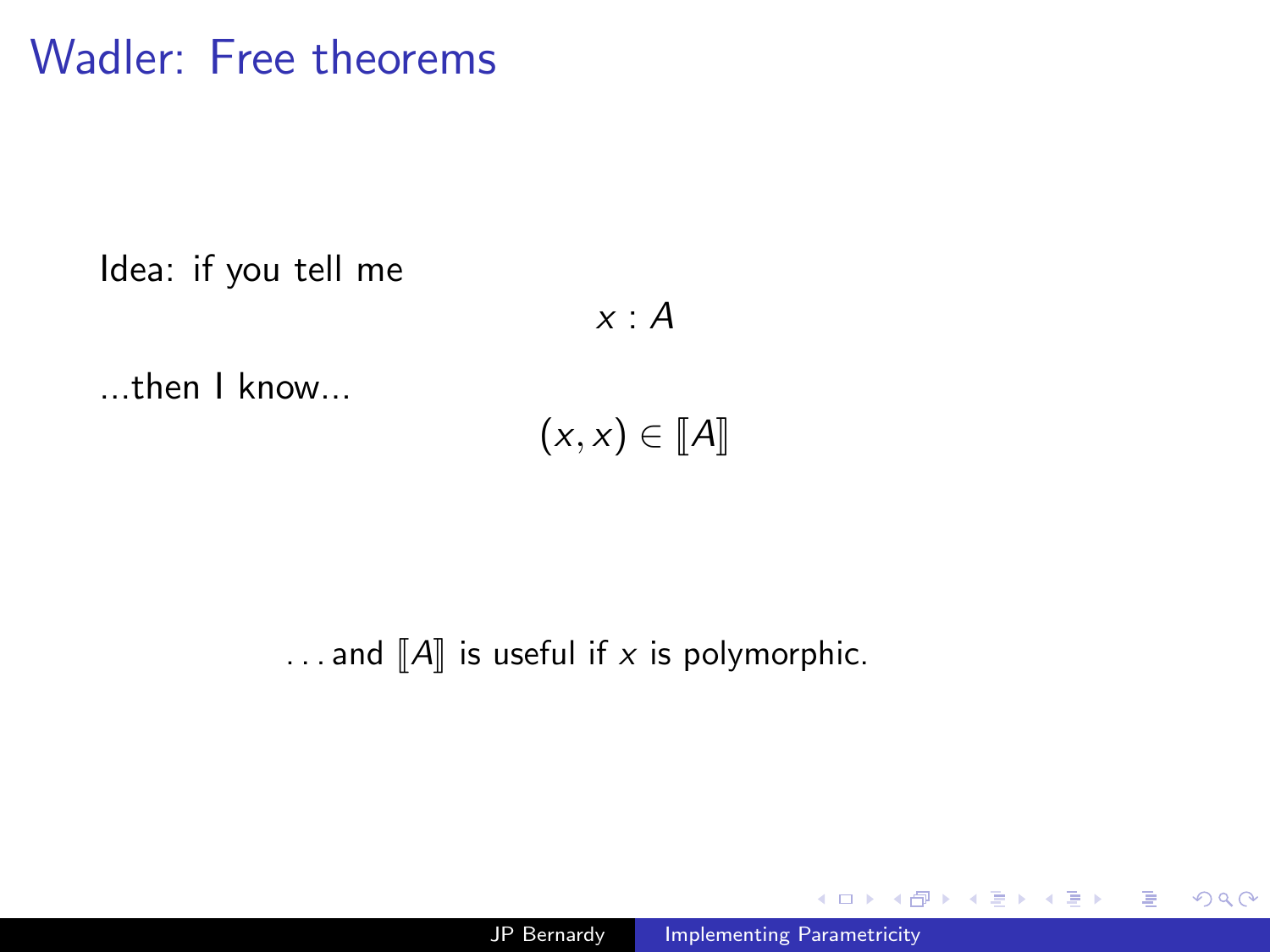Example: filter

See Filter.agda

4日)

伺  $\,$ 一・目  $\,$ 一 ( 語 )

a.

È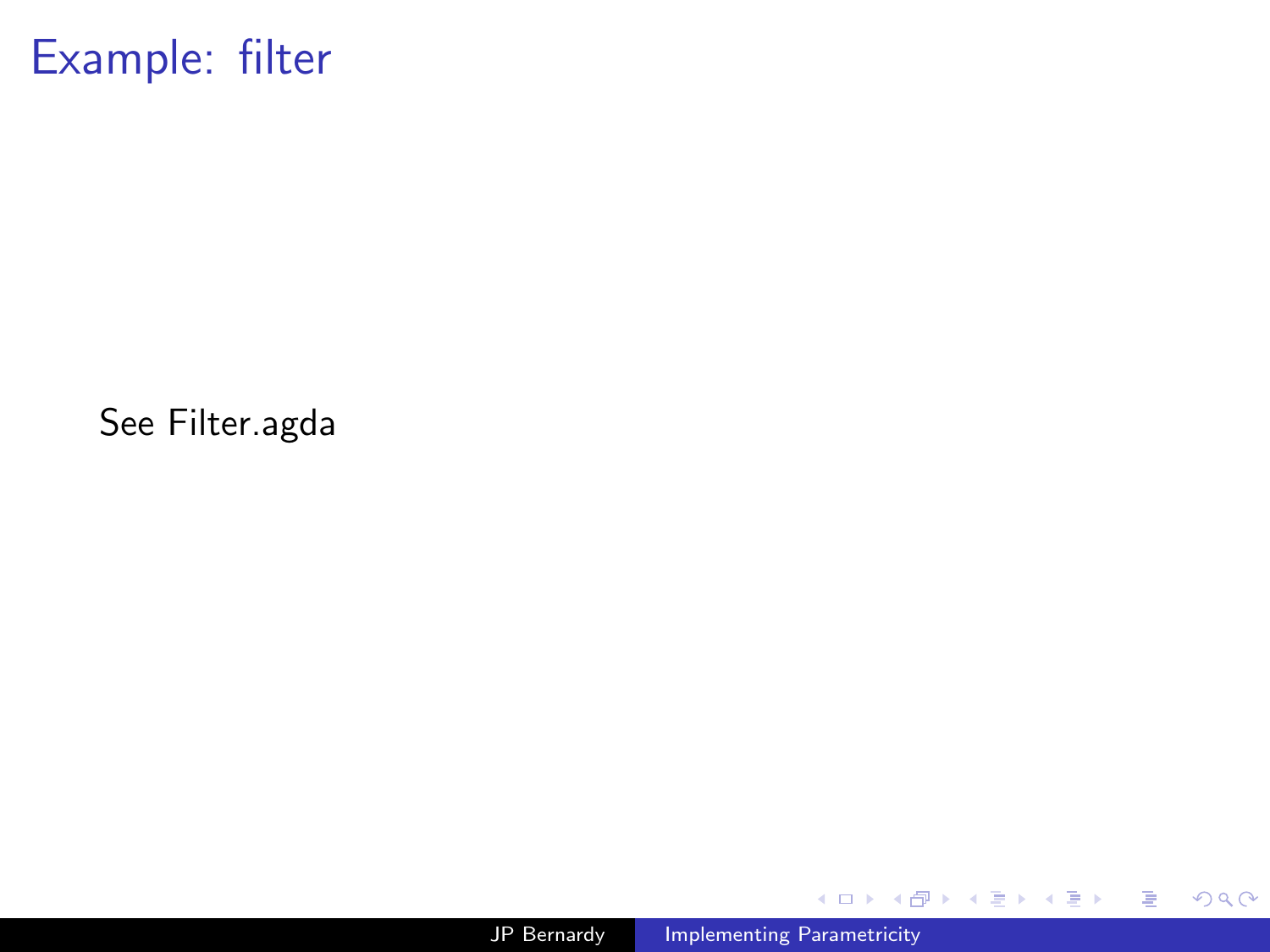Goal: implementing parametricity in a proof assistant.

Ð

 $299$ 

э

э

 $\sim$ 

э

 $\rightarrow$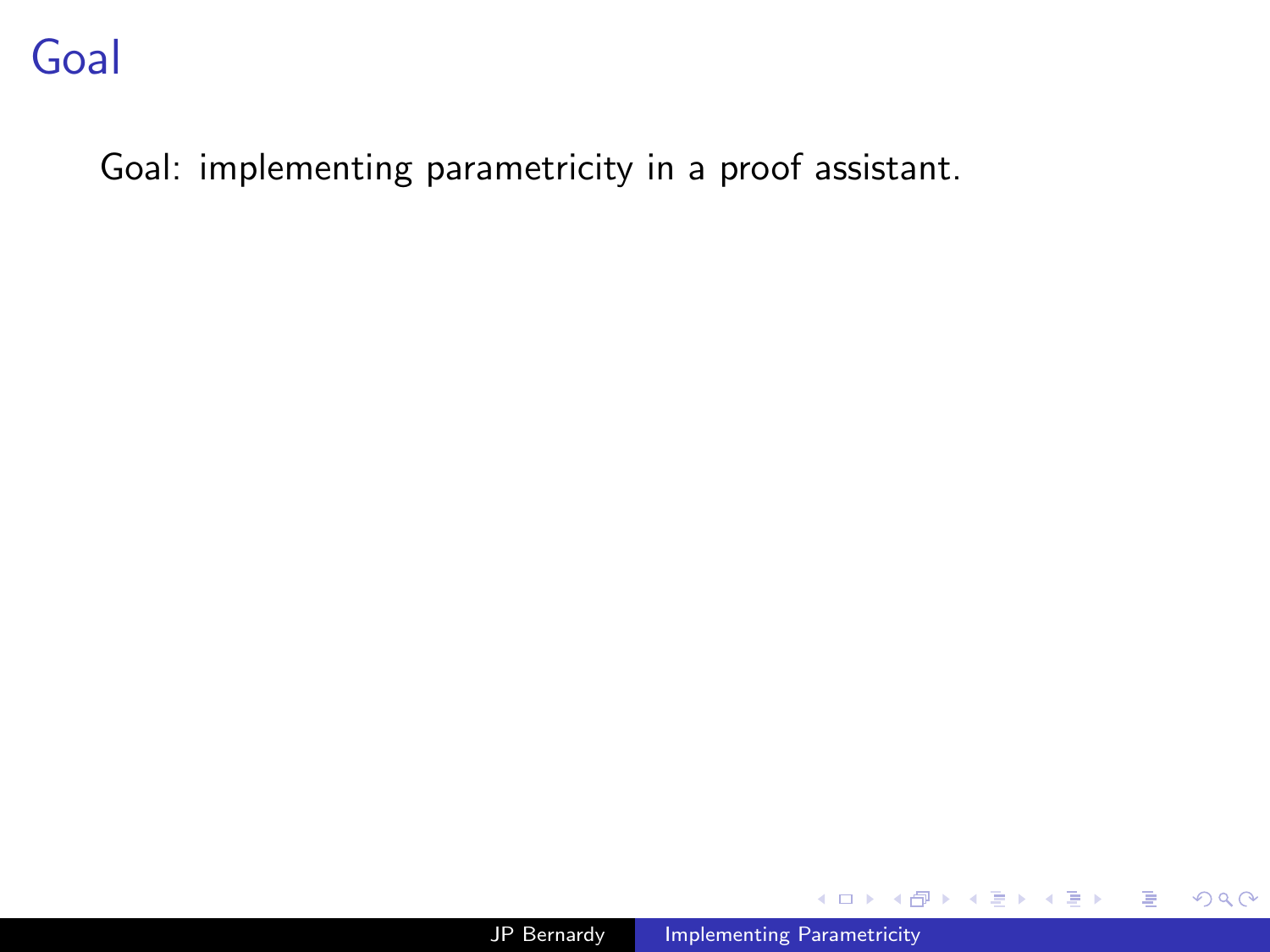# Goal

Goal: implementing parametricity in a proof assistant. Why?

- $\triangleright$  Can already represent programs and propositions
- $\triangleright$  Seems a natural setting
	- $\triangleright$  parametricity has many applications: I want it supported in my proof assistant!
	- $\triangleright$  meta-programming (from less-typed to more-typed)
- $\triangleright$  Encode your type-system in Agda; get "specific" parametricity for free.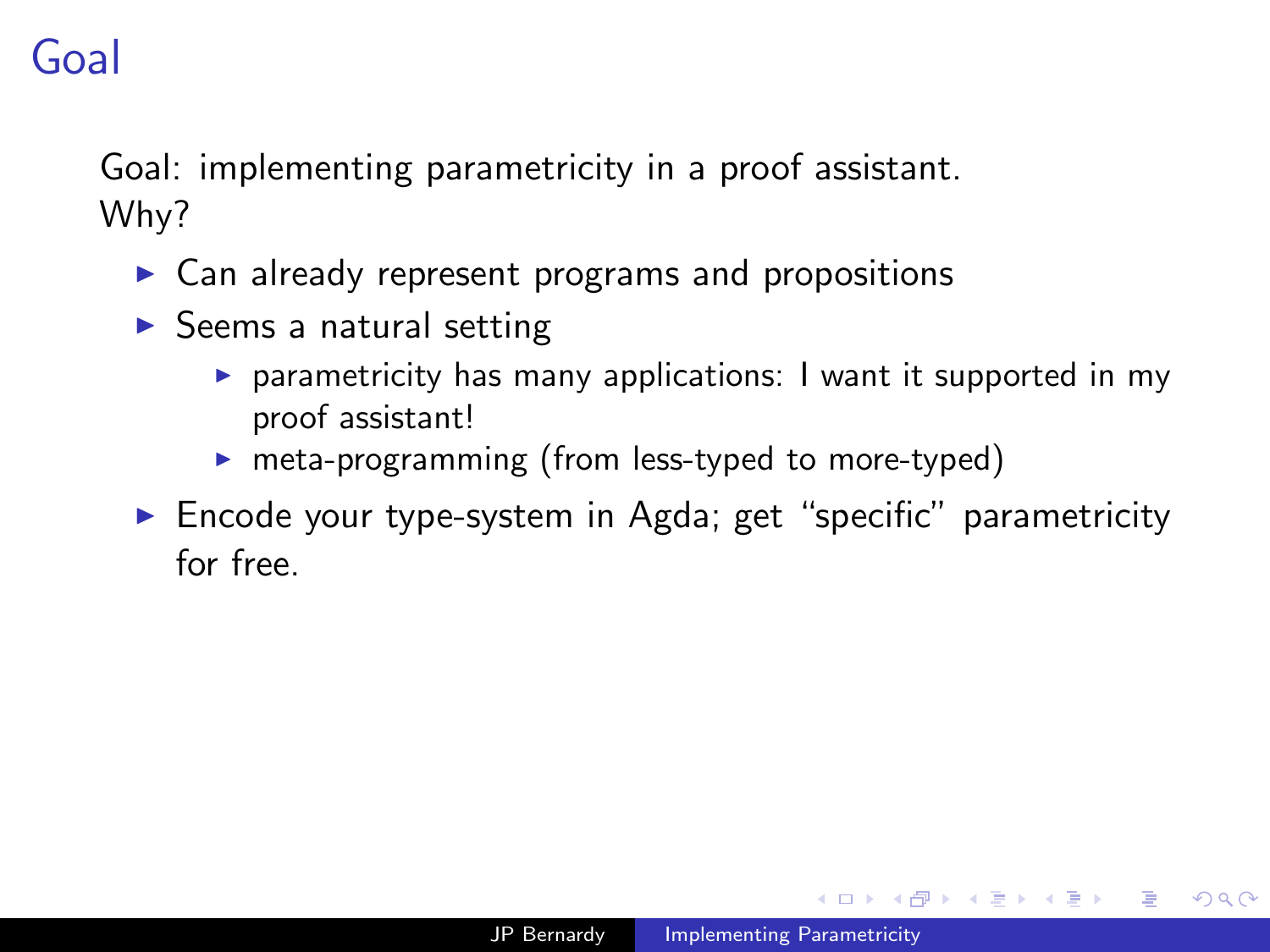# Goal

Goal: implementing parametricity in a proof assistant. Why?

- $\triangleright$  Can already represent programs and propositions
- $\triangleright$  Seems a natural setting
	- $\triangleright$  parametricity has many applications: I want it supported in my proof assistant!
	- $\triangleright$  meta-programming (from less-typed to more-typed)
- $\triangleright$  Encode your type-system in Agda; get "specific" parametricity for free.

To do:

- Extend parametricity to full dependent types  $(CC)$
- $\triangleright$  Clarify the logical status of parametricity (does  $\Vert A \Vert$  compute?)
- $\blacktriangleright$  Pragmatics: make a convenient tool

**NORTH AT A**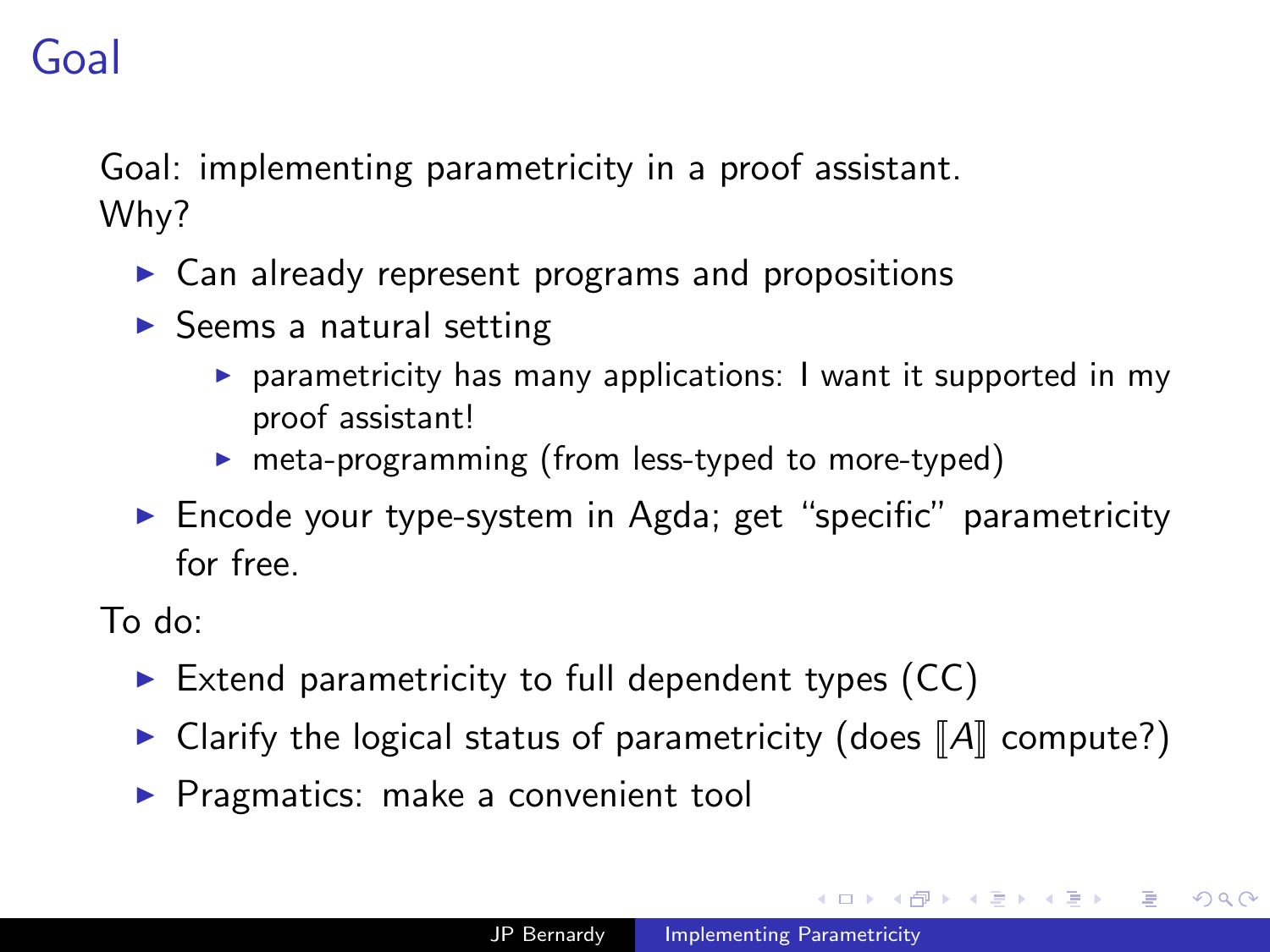#### **Extensions**

- $\triangleright$  System F (Reynolds, 1983)
- $\blacktriangleright$  Hints of type constructors, classes (Wadler, FPCA 1989)
- ▶ Functors (Folklore; Fegaras and Sheard credit Paterson, POPL 1996)
- ▶ Seq, bottoms (Johann and Voigtländer, POPL 2004)
- Constructor classes (Voigtländer, ICFP 2009)
- $\blacktriangleright$  Fw (Vytiniotis and Weirich, JFP 2010)
- $\triangleright$  PTSs+Inductive constructions (Bernardy, Jansson and Paterson, ICFP 2010) (Extended version in JFP: [http://publications.lib.chalmers.se/cpl/record/](http://publications.lib.chalmers.se/cpl/record/index.xsql?pubid=135303) [index.xsql?pubid=135303](http://publications.lib.chalmers.se/cpl/record/index.xsql?pubid=135303))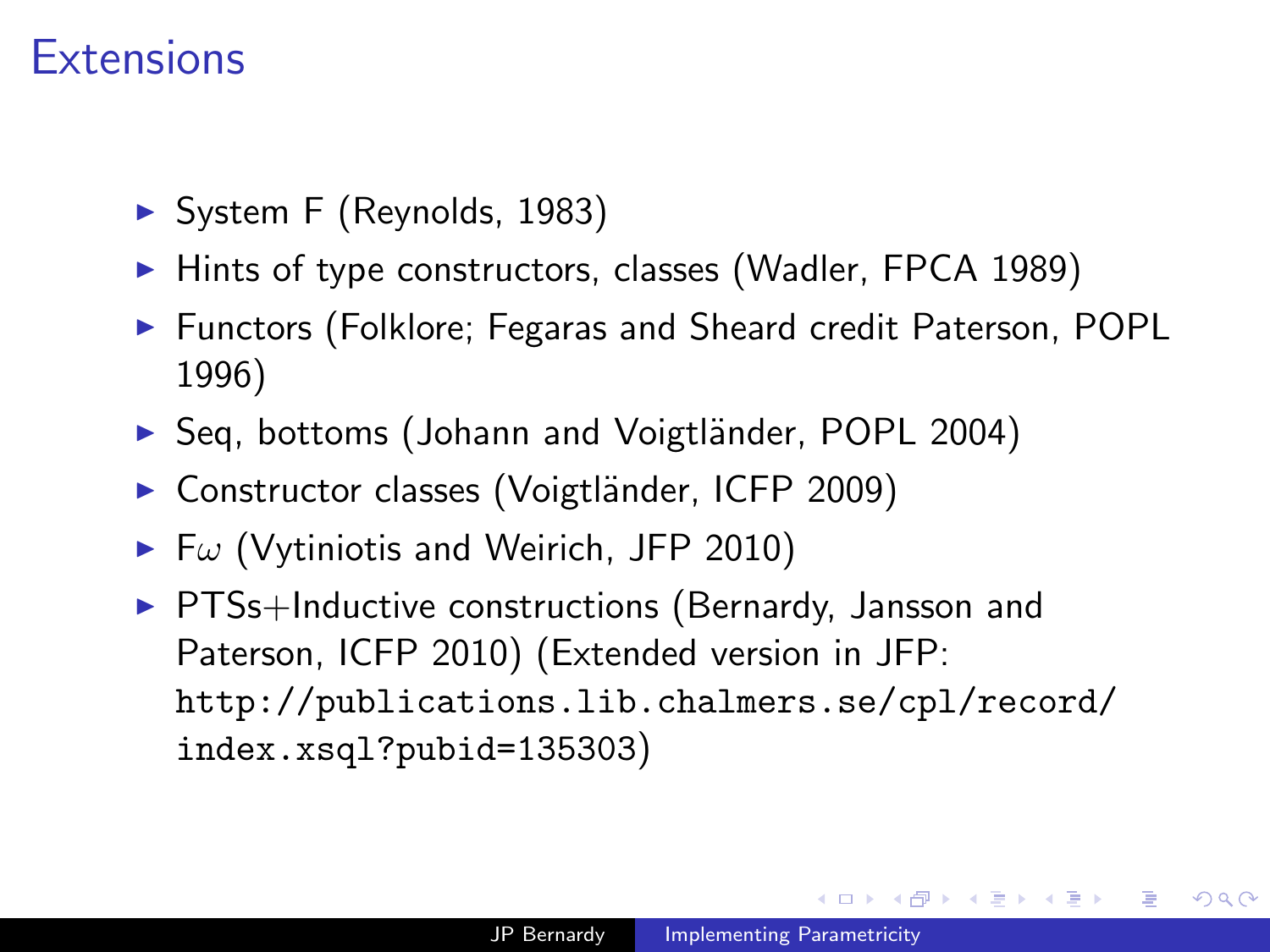Tool of choice: Voigtländer-Böhme's free theorem generator [http://www-ps.iai.uni-bonn.de/cgi-bin/](http://www-ps.iai.uni-bonn.de/cgi-bin/free-theorems-webui.cgi) [free-theorems-webui.cgi](http://www-ps.iai.uni-bonn.de/cgi-bin/free-theorems-webui.cgi)

- $\triangleright$  specialization of relations to functions
- $\triangleright$  sublanguages of Haskell

 $\blacktriangleright$  ...

化重复 化重变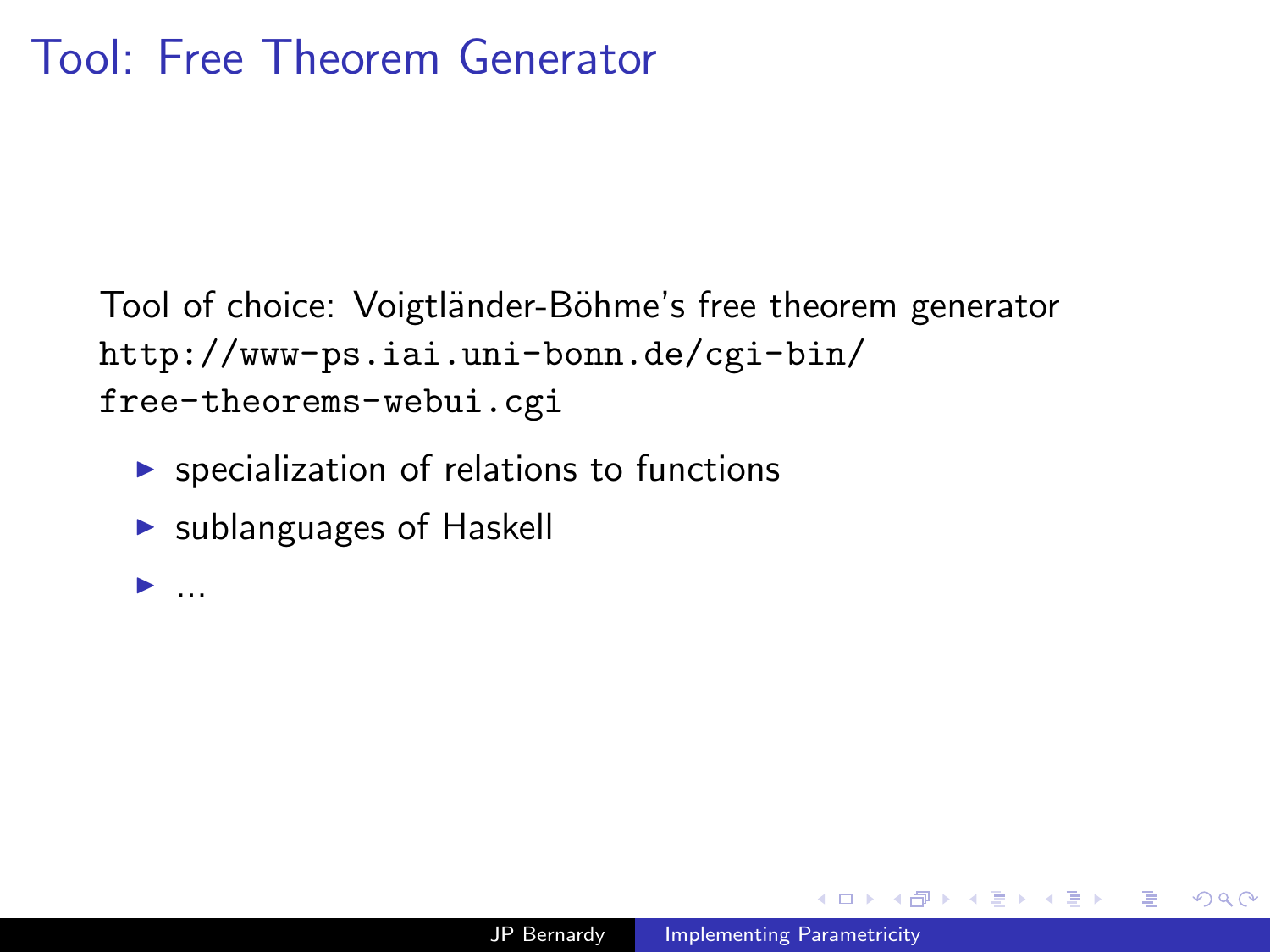# Logical status: Types to Propositions; Programs to Proofs

| X                                                          | $\ x\ $             |  |  |
|------------------------------------------------------------|---------------------|--|--|
| Programming Language                                       | Logic               |  |  |
| <b>Types</b>                                               | Propositions        |  |  |
| Programs                                                   | Proofs              |  |  |
| <b>STLC</b>                                                | LCF                 |  |  |
| Poly. LC                                                   | 2nd order logic     |  |  |
| $F\omega$                                                  | Higher-order logic  |  |  |
| <b>PTS</b>                                                 | <b>PTS</b>          |  |  |
| $CC\omega$                                                 | $\mathsf{CC}\omega$ |  |  |
| CiC                                                        | CiC                 |  |  |
| MLTT                                                       | MLTT                |  |  |
| Note that the logic contains the same constructions as the |                     |  |  |

programming language  $+$  quantification over "programs".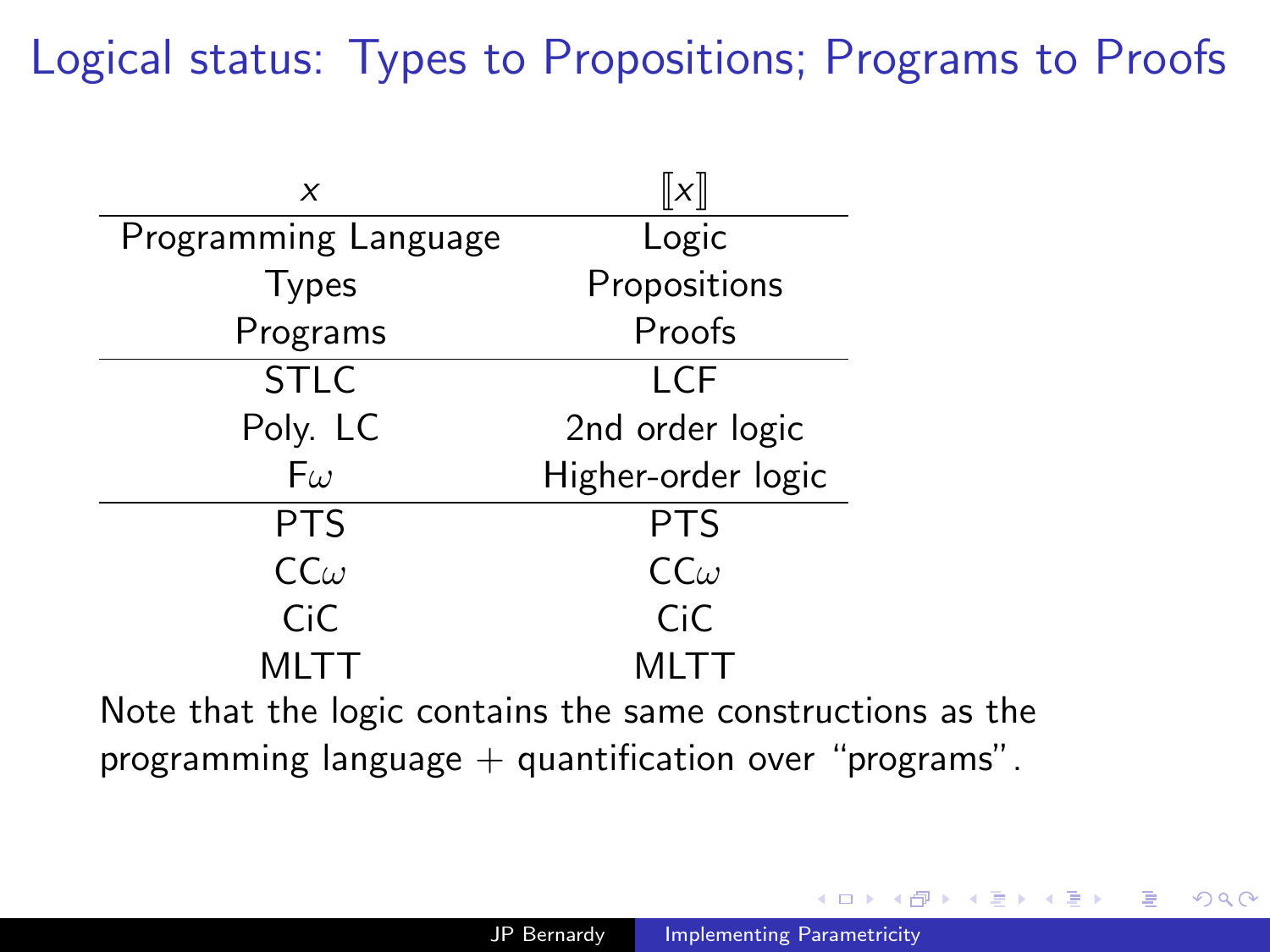#### Extension: Parametricity for PTSs

| $\llbracket \mathsf{\Gamma}, \quad x : \mathsf{A} \rrbracket$ |               | $=$ $\Vert \Gamma \Vert$ , $x:A$ , $\dot{x}:\overline{x} \in \Vert A \Vert$                                                                                                                                        |           |
|---------------------------------------------------------------|---------------|--------------------------------------------------------------------------------------------------------------------------------------------------------------------------------------------------------------------|-----------|
| $\overline{C} \in \llbracket s \rrbracket$                    |               | $= \overline{C} \rightarrow s$                                                                                                                                                                                     |           |
|                                                               |               | $\overline{C} \in \llbracket \forall x:A. \quad B \rrbracket = \forall \overline{x:A}. \quad \forall \overline{x} : \overline{x} \in \llbracket A \rrbracket. \quad \overline{z \, x} \in \llbracket B \rrbracket$ |           |
| $\overline{C} \in \llbracket T \rrbracket$                    |               | $=$ $\Vert T \Vert C$                                                                                                                                                                                              | otherwise |
| $\ x\ $                                                       | $=$ $\dot{x}$ |                                                                                                                                                                                                                    |           |
| $\begin{bmatrix} \lambda x : A & B \end{bmatrix}$             |               | $= \lambda \overline{x : A}$ . $\lambda \overline{x} : \overline{x} \in [A]$ . [B]                                                                                                                                 |           |
| $[A \ B]$                                                     |               | $=$ $\ A\  \overline{B} \ B\ $                                                                                                                                                                                     |           |
| $\llbracket \tau \rrbracket$                                  |               | $= \lambda \overline{z : T}. \quad \overline{z} \in [T]$                                                                                                                                                           | otherwise |
| ___                                                           |               |                                                                                                                                                                                                                    |           |

Theorem (abstraction)

If  $\Gamma \vdash A : B : s$ , then  $\llbracket \Gamma \rrbracket \vdash \llbracket A \rrbracket : \overline{A} \in \llbracket B \rrbracket$  : s

医毛囊 医牙骨下的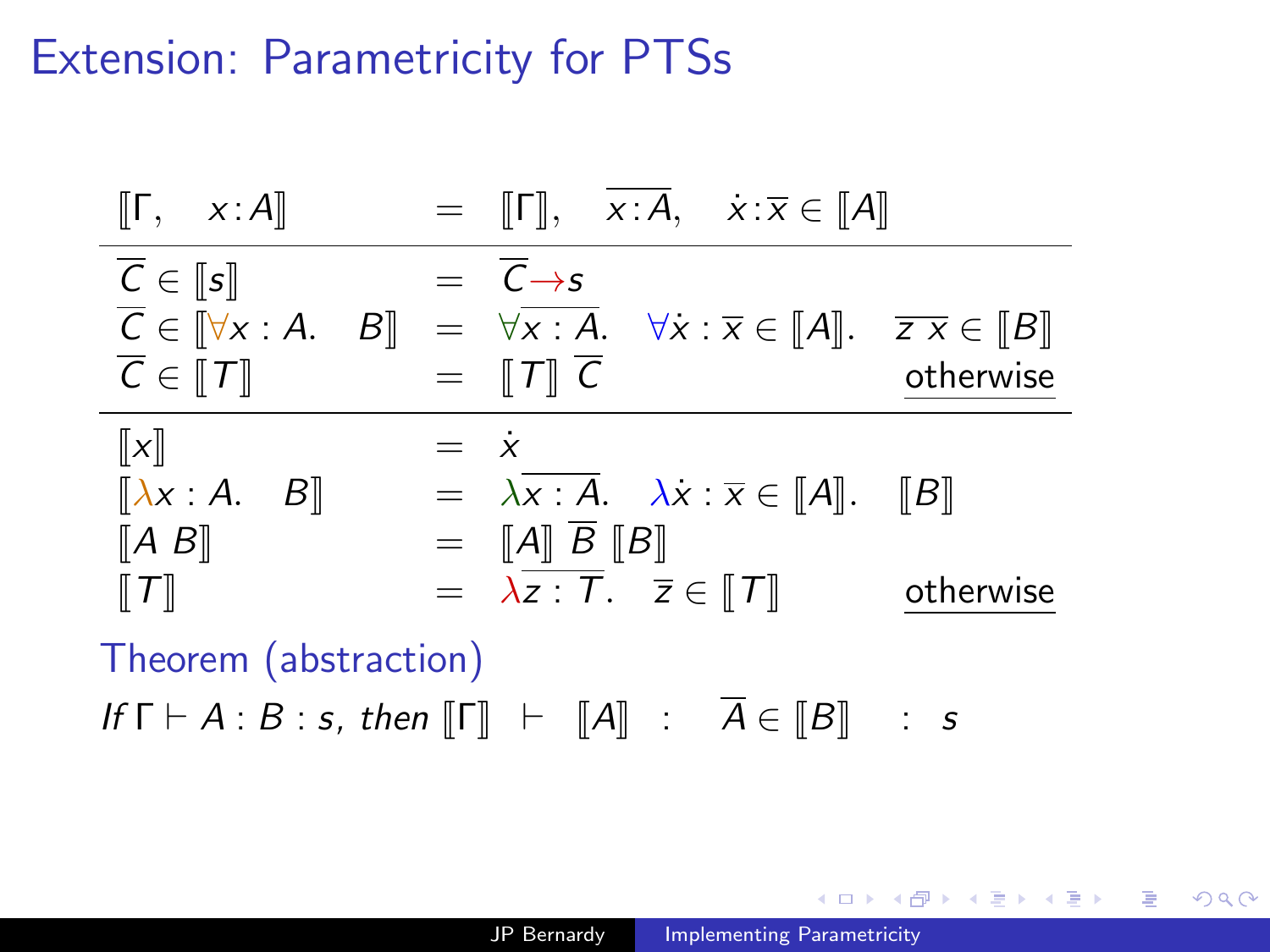Tool: Lightweight Free Theorems (in Agda)

[http://wiki.portal.chalmers.se/agda/agda.php?n=](http://wiki.portal.chalmers.se/agda/agda.php?n=Libraries.LightweightFreeTheorems) [Libraries.LightweightFreeTheorems](http://wiki.portal.chalmers.se/agda/agda.php?n=Libraries.LightweightFreeTheorems) Demo

 $QQ$ 

- 4 重 8 34 重 8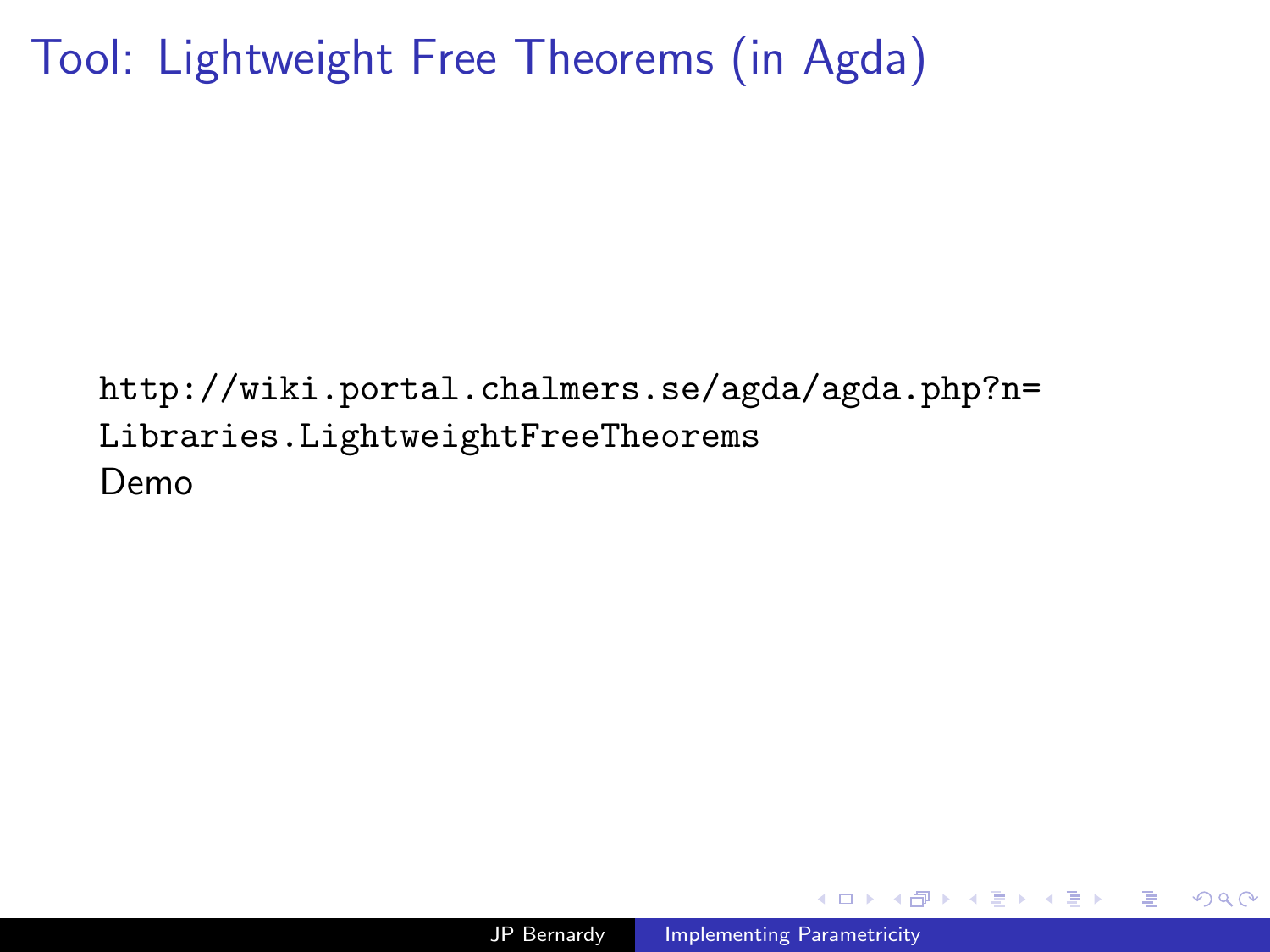"Parametricity in an Impredicative Sort" M. Lasson and C. Keller [http:](http://perso.ens-lyon.fr/marc.lasson/coqparam-draft.pdf)

[//perso.ens-lyon.fr/marc.lasson/coqparam-draft.pdf](http://perso.ens-lyon.fr/marc.lasson/coqparam-draft.pdf) Remark:

- $\triangleright$  Difficult to work with "raw" free theorems.
- $\triangleright$  Can we instantiate automatically some relations appropriately dependent on the goal?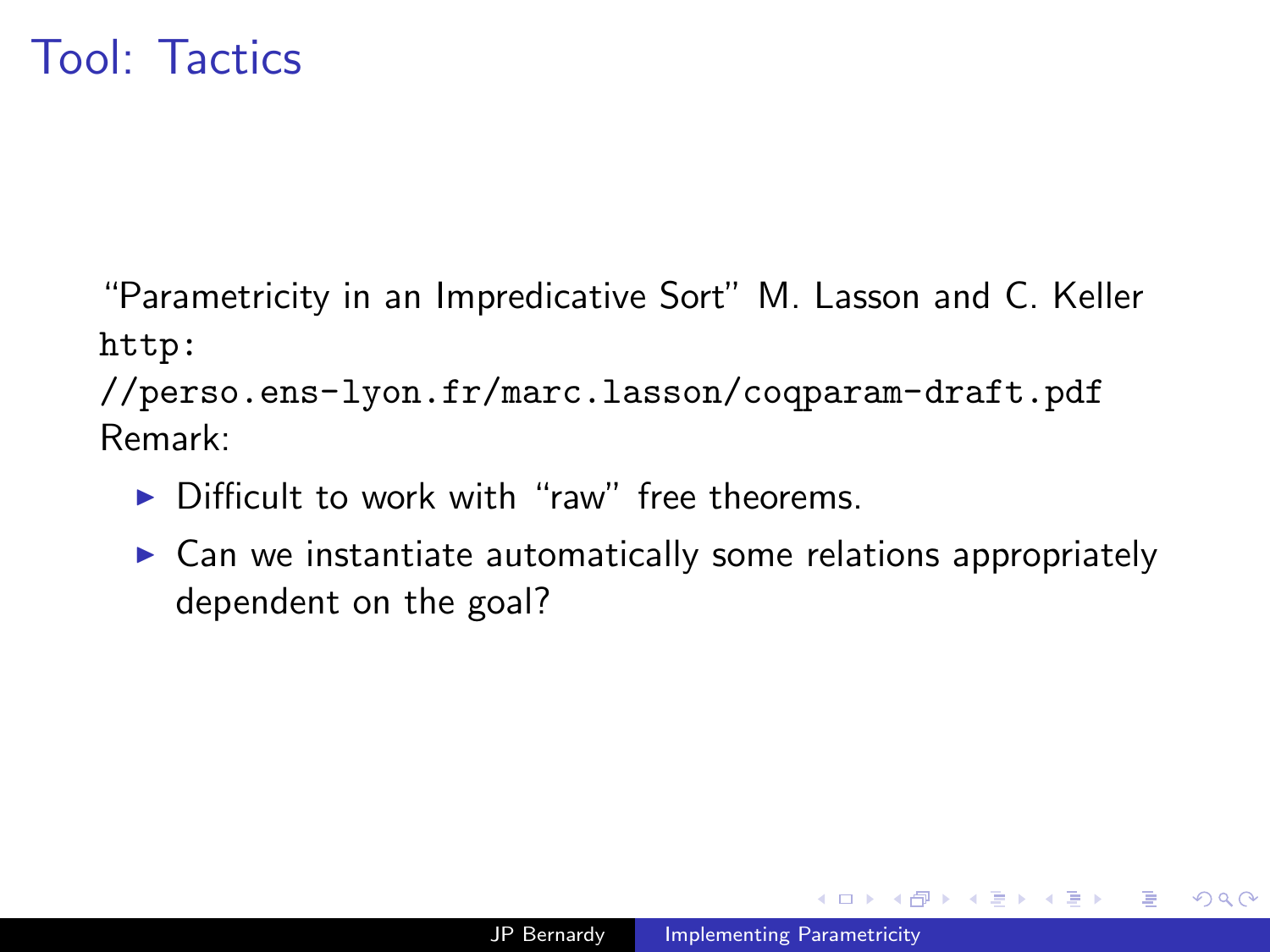# Logical Status: open terms

What I really want: in Agda, use  $\llbracket A \rrbracket$  on any term A. Required:

$$
\frac{\Gamma \vdash A : B}{\Gamma \vdash \llbracket A \rrbracket : A \in \llbracket B \rrbracket}
$$

Ie. don't assume that every free variable in the context is parametric.

化重复 化重变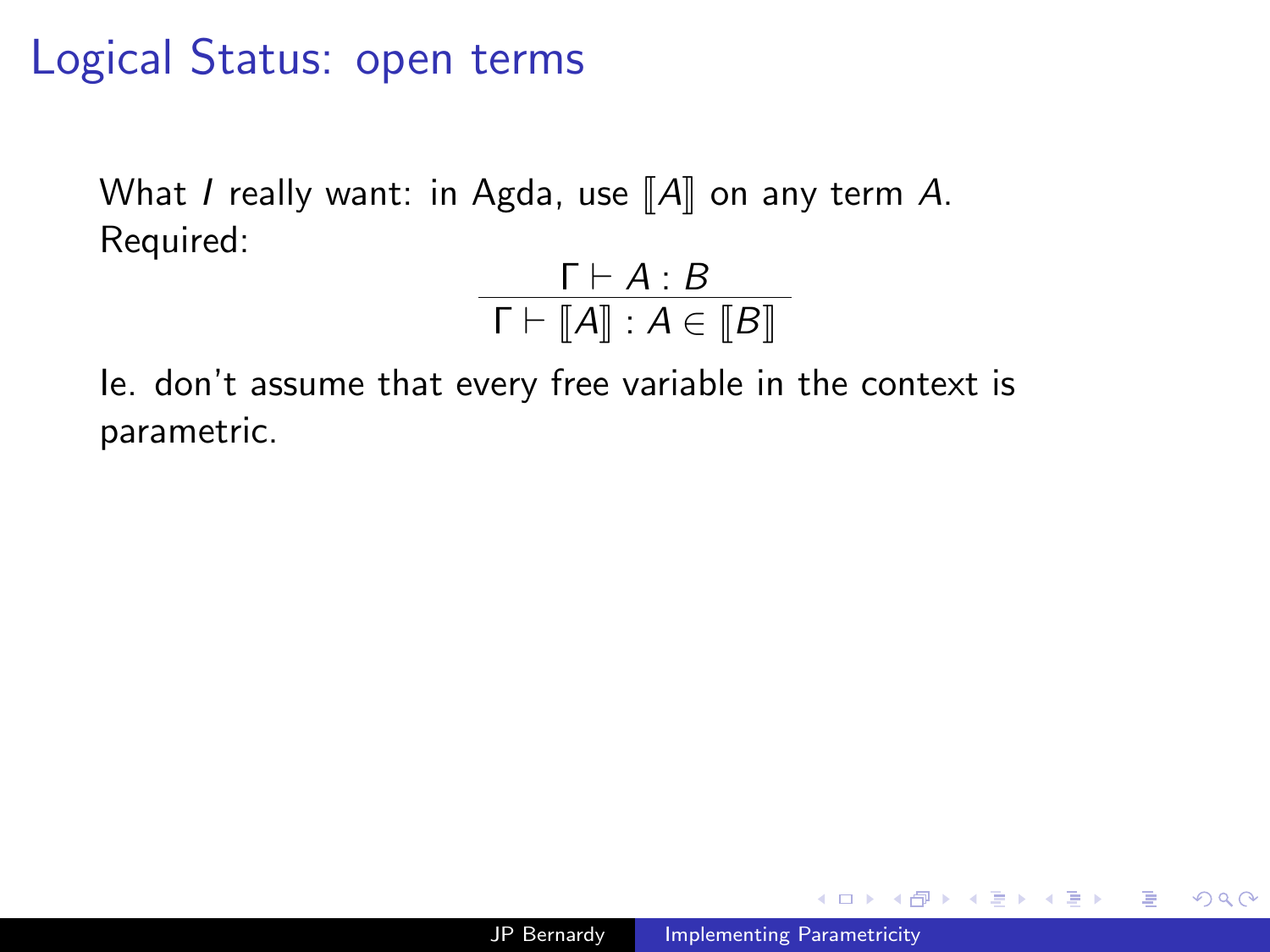## Logical Status: open terms

What I really want: in Agda, use  $\llbracket A \rrbracket$  on any term A. Required:

$$
\frac{\Gamma \vdash A : B}{\Gamma \vdash [A] : A \in [B]}
$$

Ie. don't assume that every free variable in the context is parametric. Actually; that's ok. Just block on free variables; wait for a concrete term to appear.

Amendment to  $\lbrack \cdot \rbrack$ :

 $\triangleright$  Carry a local context of associations between variables and their relational interpretations.

► 
$$
[\![A]\!]_{x \mapsto \dot{x}, y \mapsto \dot{y}, ...}
$$
  
\n▶  $[\![\lambda x : A \quad B]\!]_{\rho} = \lambda \overline{x : A}.$   $\lambda \dot{x} : \overline{x} \in [\![A]\!]$ .  $[\![B]\!]_{\rho, x \mapsto \dot{x}}$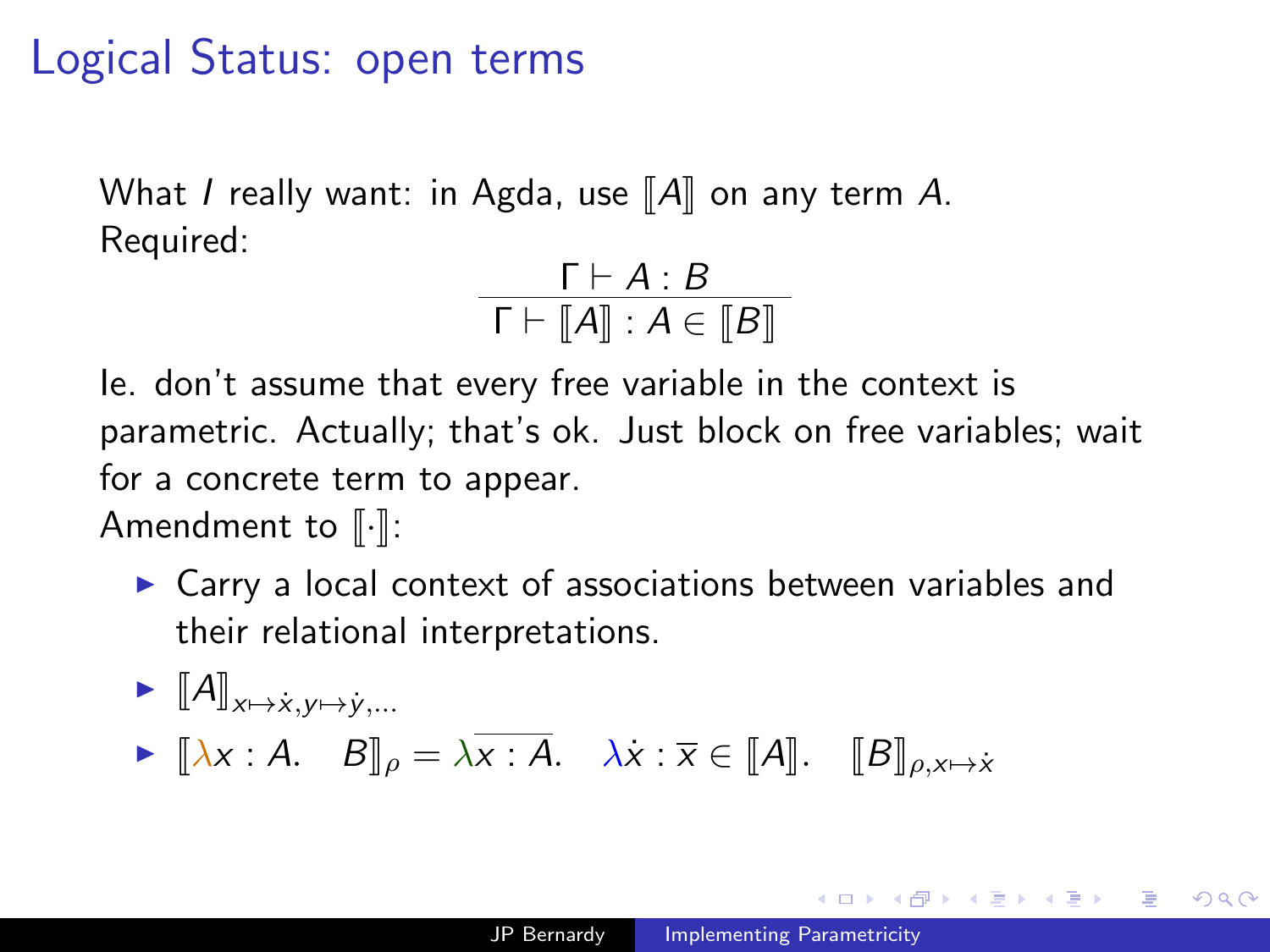## Logical status: nesting

Why?

- $\triangleright$  binary relations obtained from unary ones.
- $\blacktriangleright$  if  $\lbrack\!\lbrack\cdot\rbrack\!\rbrack$  is used in programs, you want this.

Challenge:

- ► evaluate  $\| [x] \|_{x \mapsto \dot{x}}$
- **►** naive approach  $([\![x]\!]_{x\mapsto \dot{x}}])$  does not preserve subject<br>reduction: confuses  $[\![x]\!]$  and  $\dot{x}$ reduction: confuses  $\llbracket x \rrbracket$  and  $\dot{x}$ .

Possible approaches:

- $\triangleright$  Preventing nesting: use the system of sorts presented by Lasson and Keller.
- $\triangleright$  points to higher-dimensional type-theory. (Bernardy and Moulin, LICS 2012, [http://publications.lib.chalmers.](http://publications.lib.chalmers.se/cpl/record/index.xsql?pubid=153094) [se/cpl/record/index.xsql?pubid=153094](http://publications.lib.chalmers.se/cpl/record/index.xsql?pubid=153094))

医阿雷氏阿雷氏征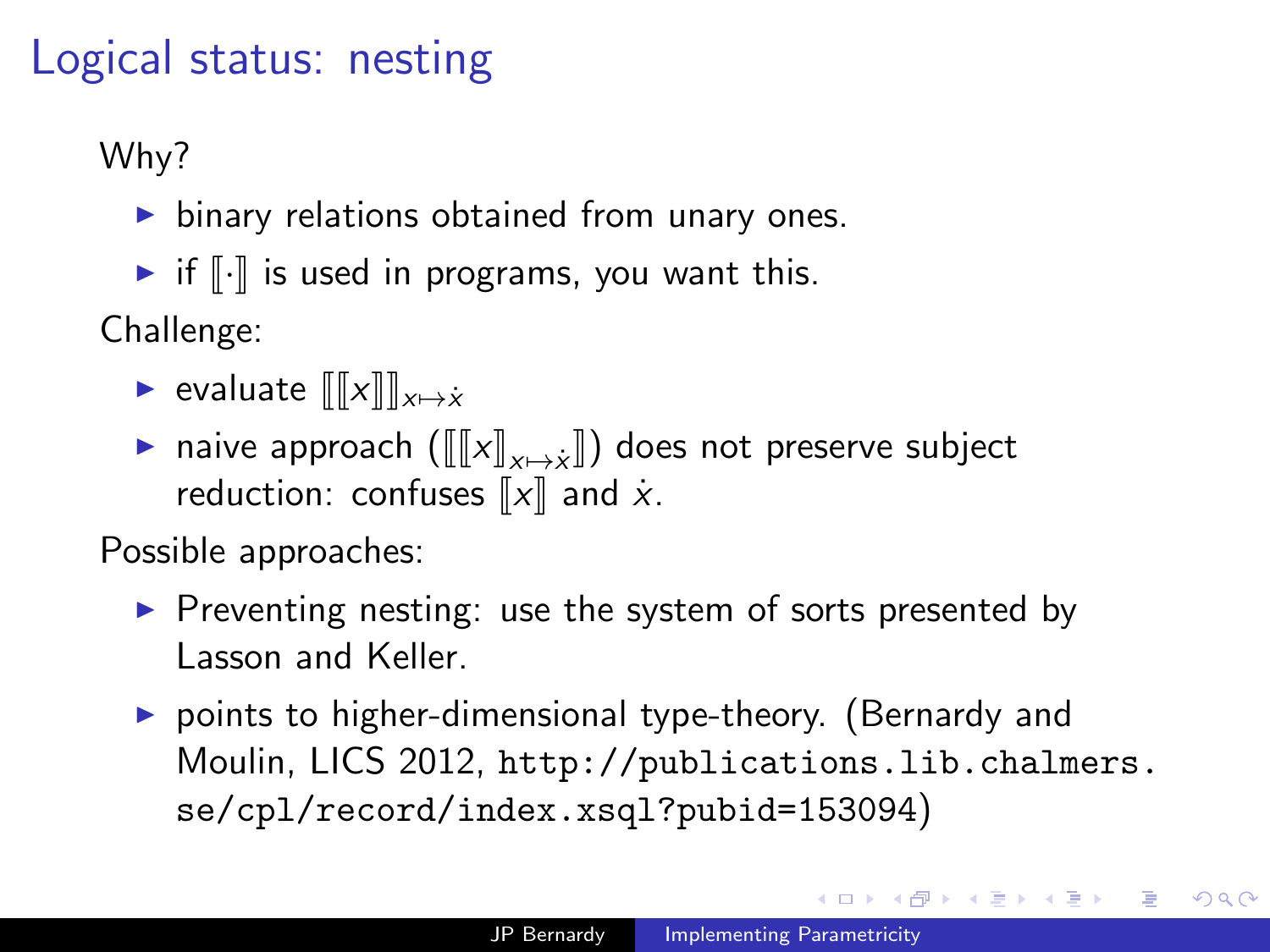#### Conclusions

. . .

- $\triangleright$  Extensions: Agda is ripe with exotic extensions (Co-induction (easy); Abel's irrelevance, other features?)
- $\blacktriangleright$  Logical status: Done!
- $\blacktriangleright$  Toolification: Room for improvement

The long term: study relationship with extensionality, induction,